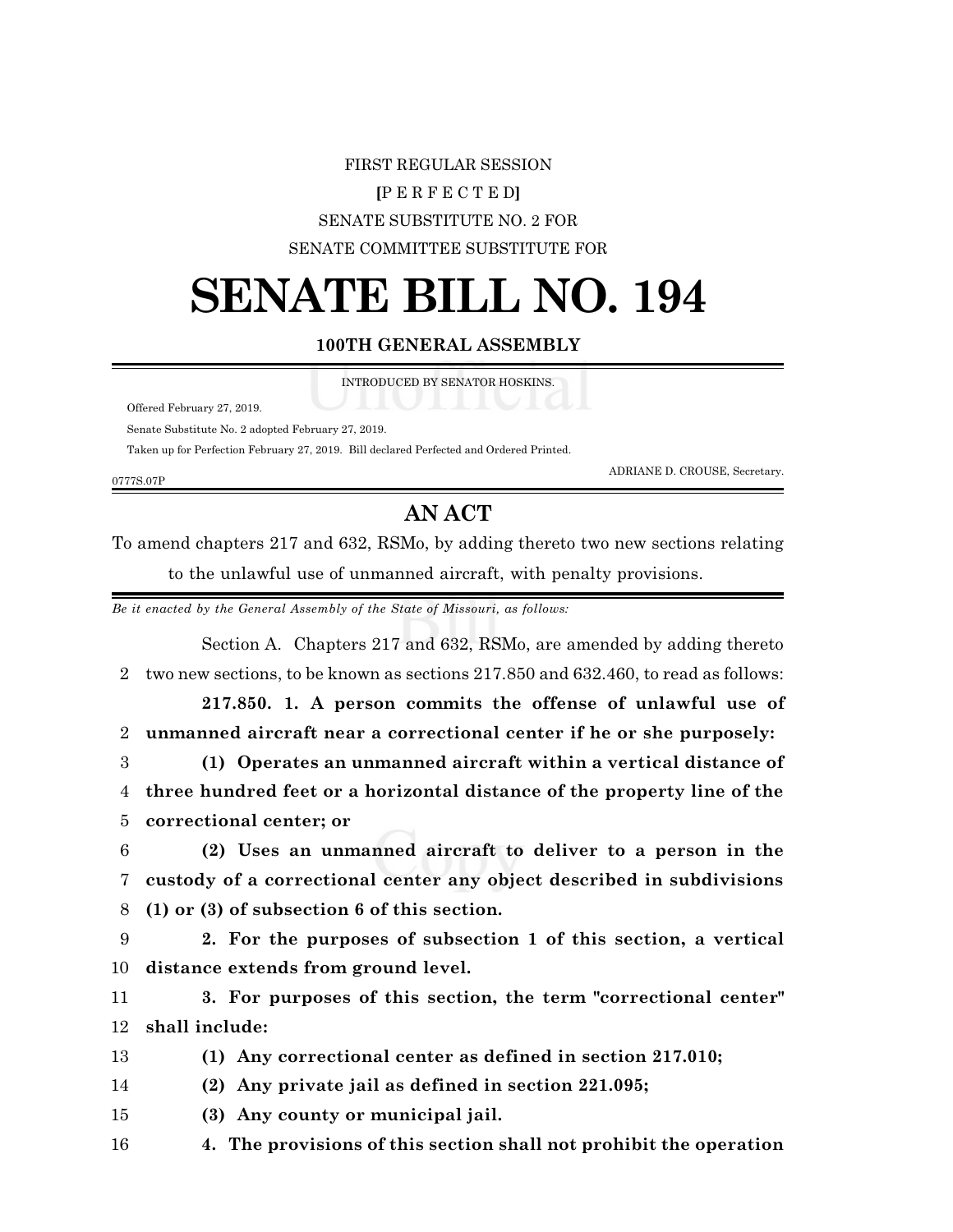**of an unmanned aircraft by:**

 **(1) An employee of the correctional center at the direction of the chief administrative officer of the facility;**

 **(2) A person who has written consent from the chief administrative officer of the facility;**

 **(3) An employee of a law enforcement agency, fire department, or emergency medical service in the exercise of official duties;**

 **(4) A government official or employee in the exercise of official duties;**

**(5) A public utility or a rural electric cooperative if:**

 **(a) The unmanned aircraft is used for the purpose of inspecting, repairing, or maintaining utility transmission, distribution lines, other utility equipment, or infrastructure;**

 **(b) The utility notifies the correctional center at least twenty- four hours before flying the unmanned aircraft, except during an emergency; and**

 **(c) The person operating the unmanned aircraft does not physically enter the prohibited space without an escort provided by the correctional center; or**

 **(6) An employee of a railroad in the exercise of official duties on any land owned or operated by a railroad corporation regulated by the Federal Railroad Administration.**

 **5. Each correctional center shall post a sign warning of the provisions of this section. The sign shall be at least eleven inches by fourteen inches and posted in a conspicuous place.**

 **6. The offense of unlawful use of unmanned aircraft near a correctional center shall be punished as a:**

 **(1) Class B felony, if the person operating the unmanned aircraft was delivering a gun, knife, weapon, or other article that may be used in such a manner as to endanger the life of an offender or correctional center employee; or**

 **(2) Class C felony, if the person operating the unmanned aircraft was facilitating an escape from confinement under section 575.210; or (3) Class D felony, if the person operating the unmanned aircraft**

**was delivering a controlled substance, as defined under chapter 195.**

**632.460. 1. A person commits the offense of unlawful use of an unmanned aircraft near a mental health hospital if he or she purposely:**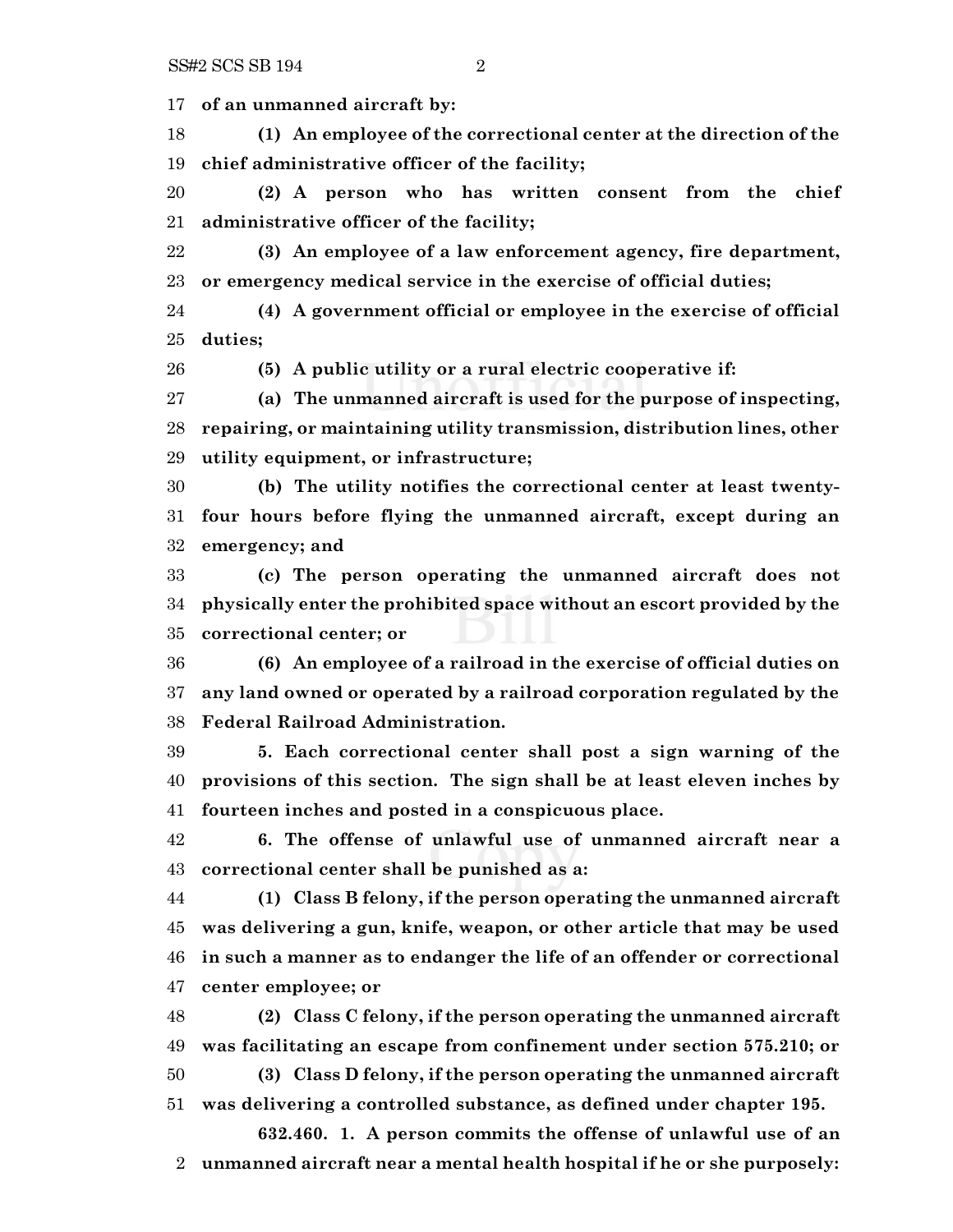**(1) Operates an unmanned aircraft within a vertical distance of three hundred feet or a horizontal distance of the property line of the mental health hospital; or**

 **(2) Uses an unmanned aircraft to deliver to a person confined in a mental health hospital any object described in subdivisions (1) or (3) of subsection 6 of this section.**

 **2. For the purposes of subsection 1 of this section, a vertical distance extends from ground level.**

 **3. For the purposes of this section, "mental health hospital" shall mean a facility operated by the department of mental health to provide inpatient evaluation, treatment, or care to persons suffering from a mental disorder, as defined under section 630.005, mental illness, as defined under section 630.005, or mental abnormality, as defined under section 632.480.**

 **4. The provisions of this section shall not prohibit the operation of an unmanned aircraft by:**

 **(1) An employee of the mental health hospital at the direction of the chief administrative officer of the hospital;**

 **(2) A person who has written consent from the chief administrative officer of the hospital;**

 **(3) An employee of a law enforcement agency, fire department, or emergency medical service in the exercise of official duties;**

 **(4) A government official or employee in the exercise of official duties;**

**(5) A public utility or a rural electric cooperative if:**

 **(a) The unmanned aircraft is used for the purpose of inspecting, repairing, or maintaining utility transmission, distribution lines, other utility equipment, or infrastructure;**

 **(b) The utility notifies the mental health hospital at least twenty- four hours before flying the unmanned aircraft, except during an emergency; and**

 **(c) The person operating the unmanned aircraft does not physically enter the prohibited space without an escort provided by the mental health hospital; or**

 **(6) An employee of a railroad in the exercise of official duties on any land owned or operated by a railroad corporation regulated by the Federal Railroad Administration.**